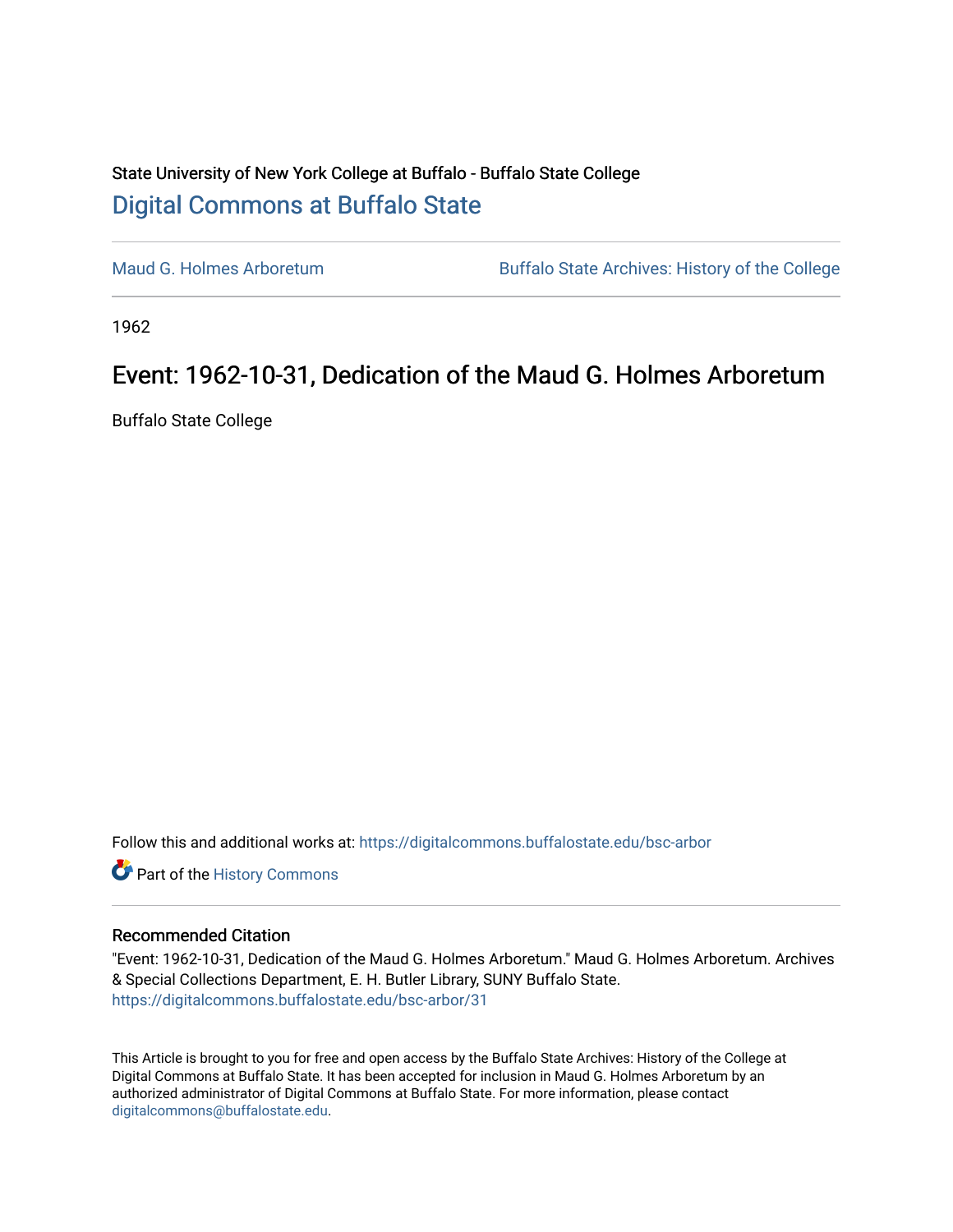PRESENTATION OF THE MAUD G. HOLMES ARBORETUM STATE UNIVERSITY COLLEGE - BUFFALO

 $\frac{1}{2}$ 

WEDNESDAY, OCTOBER 31, 1962 11:45 A.M. COLLEGE UNION